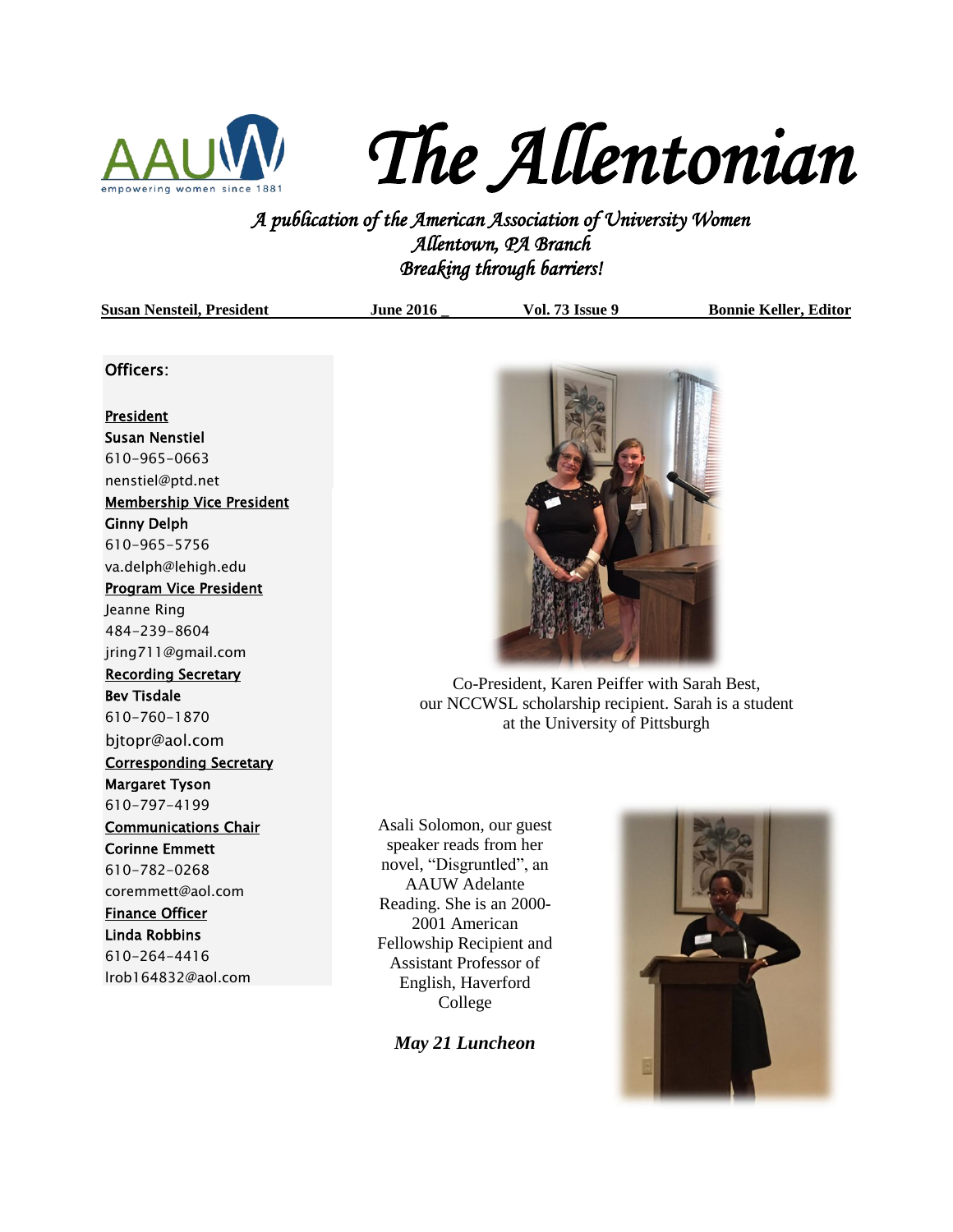# *President's Message*

Another AAUW year has passed. Our annual May celebration was well attended. Twenty-five members and guests gathered to celebrate our mission and hear from former AAUW Fellow **Asali Solomon**. Asali read from her recent book, Disgruntled. The book, if you haven't read it yet, is quite good. It's about a young African American girl growing up in Philadelphia. Disgruntled is on our AAUW Adelante Reading List.

We were so fortunate to have **Mary Crusius** join us. Mary purposely arranged her trip so she could attend the luncheon. Mary, it was wonderful seeing you!

We also were fortunate to have **Sarah Best**, our NCCWSL scholarship recipient, join us. Sarah just finished her junior year at the University of Pittsburgh. She is president of the AAUW Student Affiliate and a member of AAUW-PA Student Advisory Council. We initially reached out to Cedar Crest offering the scholarship. Unfortunately, no one expressed interest or if she did, she did not get the necessary approval from the College.

I want to extend my deepest appreciation to Karen Peiffer as she finishes her presidency. I thoroughly enjoyed working with her. She and I really did not know each other, but we learned very early that we worked well together. Karen, thank you!!!!

Thank you AAUW Allentown for electing me as your president! I am honored to serve and look forward to working with all of you over the next two years. As I mentioned in an earlier President's Message, I hope you have given thought to what your passion is for AAUW and for the future of women and girls.

I don't need to say how important this presidential election is. We will be holding Voter Registrations in the fall and encouraging everyone to get out to vote.

At our June board picnic, we will set some goals for the next two years. One of my goals is to reach out to all of our book groups and study groups. Many of you I don't know (even though I've been a member for 15 years) because I have not had the time to join a group. I realize that you are the life blood of our branch. I want to visit with you to hear what's on your mind. So group leaders, I'll be reaching out to you over the summer.

As I close my May message, I again want to encourage you to reflect on the work of AAUW, nationally, statewide and, of course, locally. We have a rich history of making a difference for women and girls. Thank you for your support and encouragement. Call me (610-965-0663), text me (570-401 4997) or email me at [nenstiel@ptd.net](mailto:nenstiel@ptd.net) if you have any thoughts or concerns.

Best wishes for a glorious summer. See you in September.

*Susan*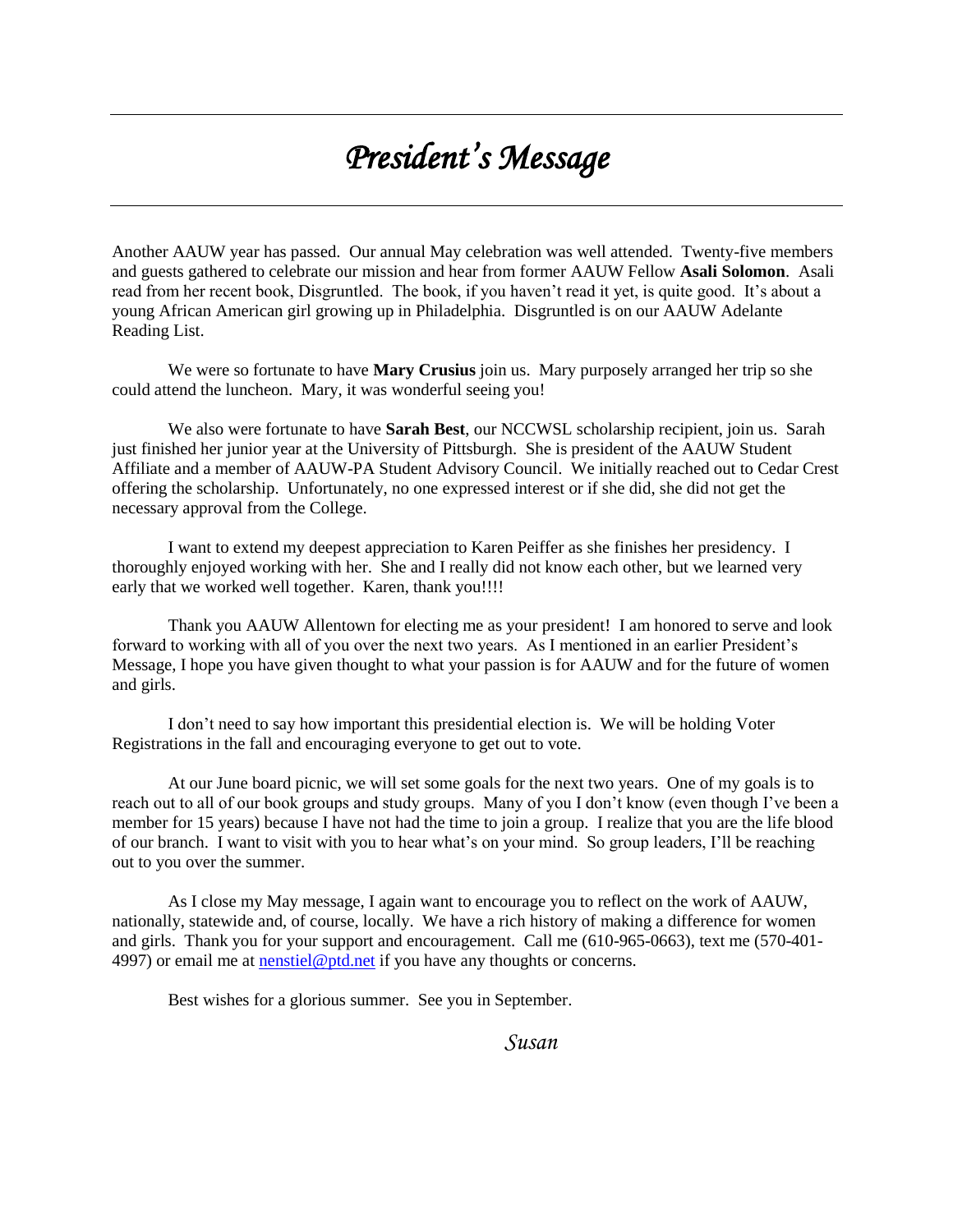### *Ex-Presidential Thoughts*

I would like to thank each member of the Allentown AAUW Branch for supporting me as your president for the past four years. It has been a gratifying adventure to work with all of you. Our board members have helped us find our way through the confusion of significant changes within our branch, and I am very grateful for all their cheerful cooperation.

With Susan as co-president, the last two years have been especially rewarding, and it is a great pleasure to hand over our heirloom gavel to her because I know what an exemplary leader she is.

As the Allentown AAUW branch, we have significant work to do together. We are still engaged in the critical task of redefining ourselves as a branch, and we are still clearly good friends who enjoy the congeniality of our AAUW community. I am confident that as we go forward, we will continue to work and relax together. Please also continue to offer Susan and the board all the help and encouragement that you have given me. With a nod to Theodor Seuss Geisel, I am certain that we have important "places to go and things to see" together.

Have a delightful summer. Rest up and restore yourselves to be ready for our autumn challenges!



Susan Nensteil, our new incoming President, receiving the gavel from



outgoing Co-President, Karen Peiffer. . Sally Rodenberger receives the "Member Making A Difference Award" from Karen Peiffer.

*Public Policy*  **Lesley Lojko, Public Policy Chair**

We will be helping Cedar Crest professors and students with voter registration in September. If you have an hour to spare please contact me. It is exciting to introduce first time voters to the process as well as older voters who may have let their registration lapse.

### *Karen Peiffer*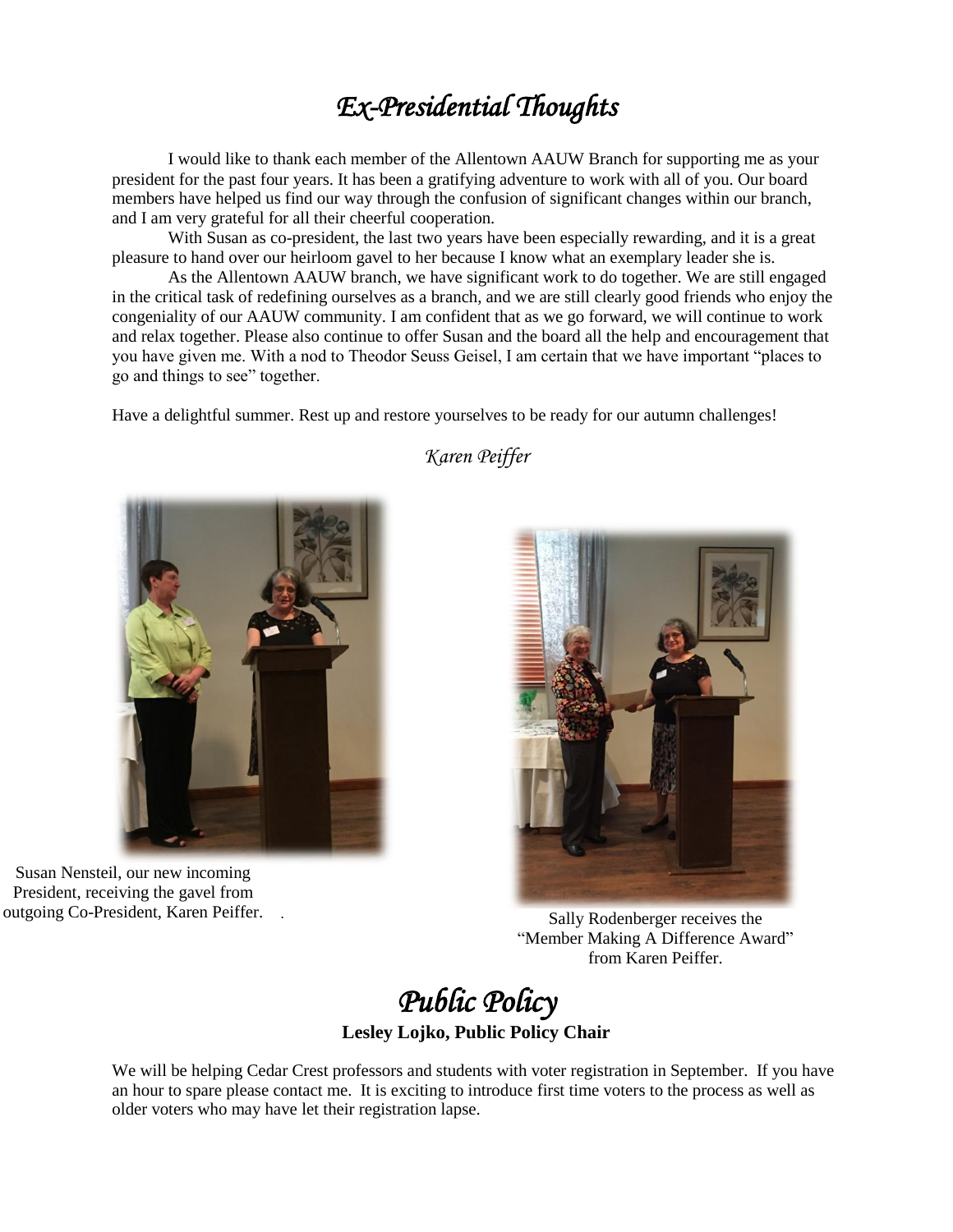The date for the voter registration is **Tuesday, September 27** from 11:00am – 2:00pm. It is being held at the Tompkins Center, outside the Commons.

Karen and I recently attended the second meeting of the newly formed Lehigh Valley Women's Advocacy Group, in Bethlehem. The women in attendance were from the three AAUW branches in the Lehigh Valley, from the League of Women Voters, from the Democratic Party of Easton, from United Way, NAACP, and PSEA. We will be meeting again to determine what the unique needs of women in the Lehigh Valley. We are following a similar group that was recently formed in Bucks County. Should you have any concerns you feel need to be brought to the attention of this group, please let Karen or me know.

### *Branch Notes*

**Member News:** Ruth Meislin shared that Past President **Jo Mountain's** husband recently passed away. Also longtime member **Judith Ruhe Diehl** passed away on May 6. Our condolences go out to their families.

Past President, **LoisAnn Oakes**, is currently living at Fellowship Manor in Whitehall, PA. **Mary Crusius** visited us at the luncheon on May 21. Mary, it was great seeing you and catching up!

**Dues:** Just a reminder that dues are payable by June 30 and should be sent to Linda Robbins, 65 Colonial Rd., Allentown PA 18109

### **Save the Date: State Leaders Meeting: July 16**

Saturday, July 16 is the State Leaders Meeting in Lewisburg. There is a good program planned. Claudia Richards an AAUW staff member will present as well Randi Blauth (Bethlehem Branch) who is a member of the AAUW Diversity Committee. All members are welcome to go. Please contact Susan Nenstiel if you are interested in attending.

### **Save the Date: Bus trip: November 29**

Bus trip to Pearl S. Buck house and Peddlers Village is scheduled for Tuesday, November 29. More information to come in the fall newsletters.

## *A Thank You from Turning Point*

Dear Friends from AAUW Branch,

Thank you for your very generous donations of household goods, gift cards and bus tickets to Turning Point of Lehigh Valley, Inc. Men, women and children requiring safe-shelter can often only bring a few, if any personal belongings. We try to provide them with the necessities they need during their stay, and also provide items to those who are moving forward with their lives and starting new households free from violence. In addition, Turning Point strives to make its shelter as warm and welcoming as possible. Your donations help us to accomplish all of this.

Thank you again for taking the time and making the effort to help us as we continue with our mission: *Eliminate domestic violence in the Lehigh Valley through empowerment, education, and engagement.*

With warm regards,

Sharon Vidmar McCarthy Development and Public Relations Director

*Note:* The Allentown branch donated 7 pillows, 28 bus passes, 2 tote bags of personal care items and 21 gift cards from local stores. Thank you all for your generosity!

One of our book group donated @\$300 + in gift cards in honor of Ginny Kiefer's 90th birthday --Peggy Tyson & Linda Roosa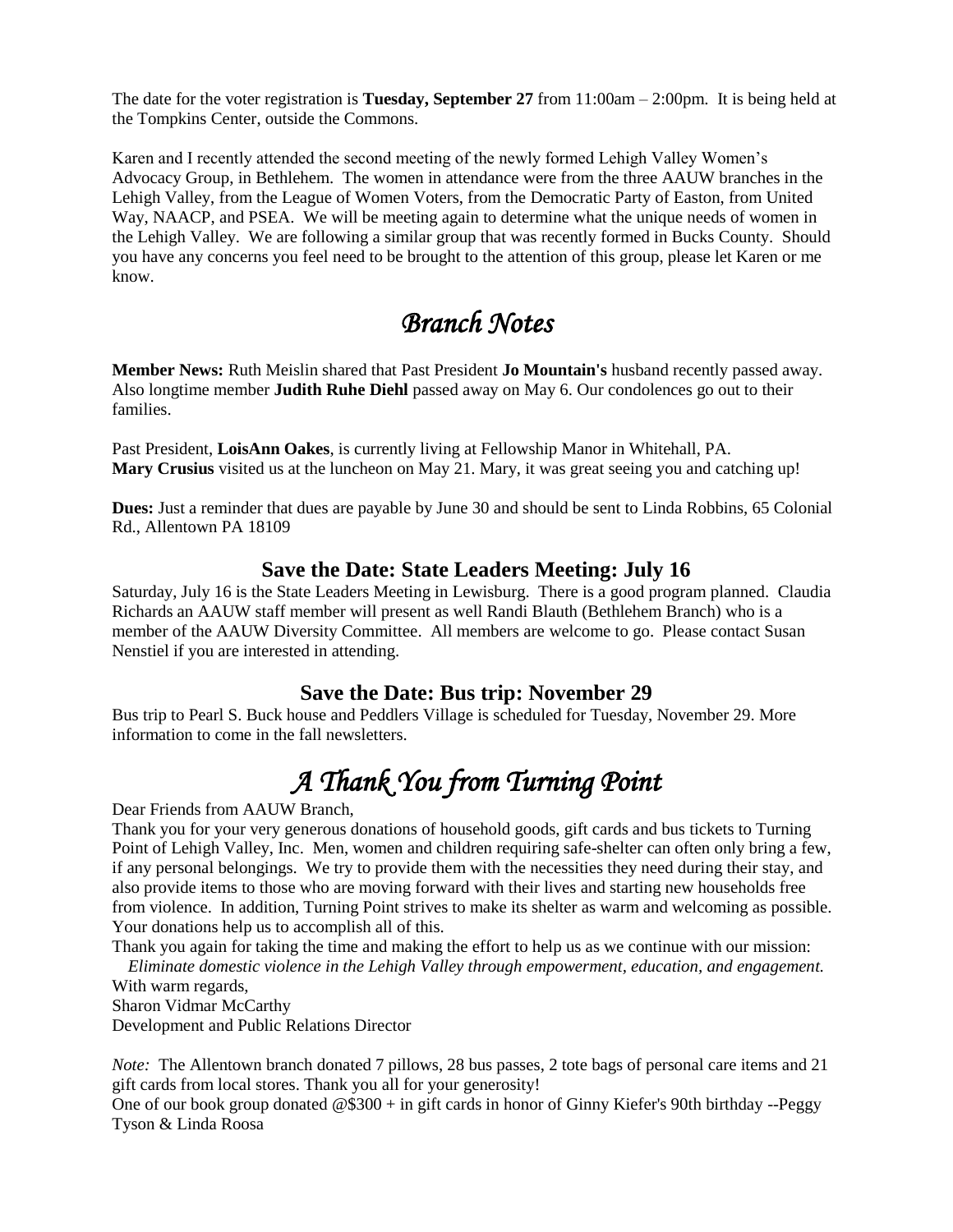### *Book Corner*

The Lehigh County Assistance Office has moved from downtown Allentown to the east side of Allentown in the old Western Electric building. They have given us space for our book shelf and our volunteers continue to fill it with children's books for the clients. Anyone with new or gently used children's books or parenting books to donate or interested in volunteering can contact Cathy Kane or Corinne Emmett.

# *Study/Interest Groups*

| <b>Career Women's Study Group</b><br>Dinner & Planning Meeting for 2016-2017: Tuesday, June 14, 6:30PM<br>Location: Lehigh Country Club, Allentown                                                   | Barbara Ashley (610-391-1217)           |  |  |  |  |
|------------------------------------------------------------------------------------------------------------------------------------------------------------------------------------------------------|-----------------------------------------|--|--|--|--|
| Please RSVP to Ibi Balog, 610-434-3995 if attending. Please come with program ideas including books!                                                                                                 |                                         |  |  |  |  |
| <b>Literature of the Past and Present</b><br>Book reviews will resume Thursday, September 15, 2016.<br>New members are welcome. Please call Lesley if attending.                                     | Leader: Annette Bonstedt (610-395-5974) |  |  |  |  |
| <b>Recent Literature</b><br>Second Thursday, June 16, 2016, 12:30 PM<br>Luncheon<br>Hostess: Sandra Lovett, 610-432-6135<br>Please call hostess if NOT attending                                     | Leader: Karen Kneifel (610-433-7288)    |  |  |  |  |
| <b>Women's Lit</b><br>JUNE: Monday, June 20, 7 PM<br>Hostess: Jeanne Ring, 484-239-8604<br>Book: "Sandcastle Girls" by Chris Bohjalian<br>New members are welcome. Please call hostess if attending. | Leader: Peggy Tyson (610-797-4199)      |  |  |  |  |
| JULY: Wednesday, July 20, 7 PM<br>Hostess: Cheryl Hausmann 610-395-2777<br>Book: "All the Light We Cannot See" by Antony Doerr<br>New members are welcome. Please call hostess if attending.         |                                         |  |  |  |  |
| AUGUST: Monday, August 15, 7 PM<br>Hostess: Linda Roosa 610-966-1459<br>Book: "A Spool of Blue Thread" by Anne Tyler<br>New members are welcome. Please call hostess if attending.                   |                                         |  |  |  |  |
| <b>Diversity, Deeds, and Dialogue Study Group</b><br>4th Wednesday in members' homes, 7 pm<br>Please call chair for more information and if interested in attending.                                 | Chair Ruth Skoglund (610-509-9263)      |  |  |  |  |
|                                                                                                                                                                                                      |                                         |  |  |  |  |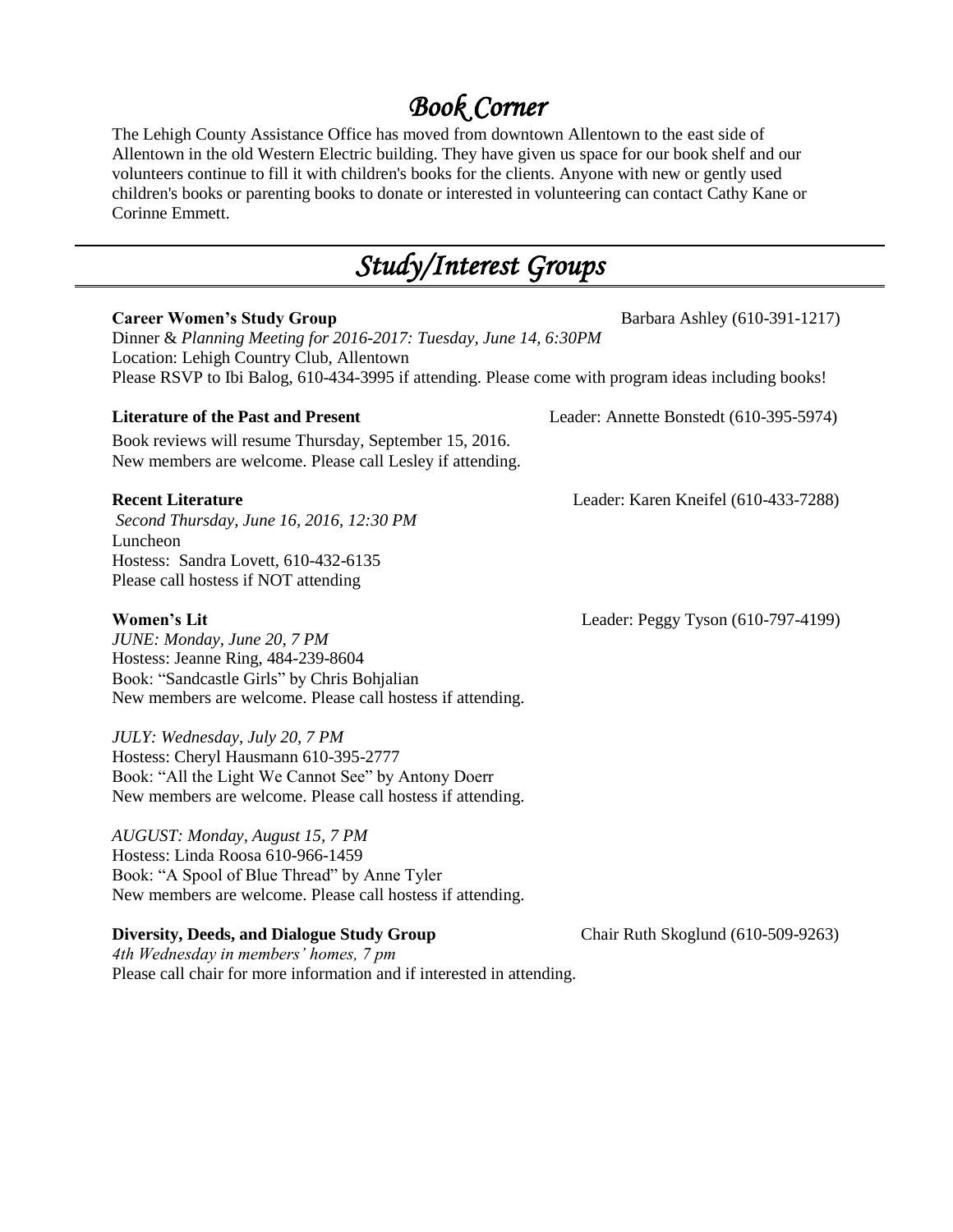|                                                                                               | AAUW-PA ORDER FORM<br>10 oz. Napa Valley Glass Goblet |                  |  |              |  |  |  |
|-----------------------------------------------------------------------------------------------|-------------------------------------------------------|------------------|--|--------------|--|--|--|
|                                                                                               |                                                       |                  |  |              |  |  |  |
|                                                                                               | Order now while supplies last!                        |                  |  |              |  |  |  |
|                                                                                               | Goblets make great gifts and awards                   |                  |  |              |  |  |  |
| Specifications: 10 oz., Glass, 7.125" high, 3" wide                                           |                                                       |                  |  |              |  |  |  |
|                                                                                               | Yes, I want to place an order.                        |                  |  |              |  |  |  |
| <b>QUANTITY:</b>                                                                              |                                                       | <b>COST EACH</b> |  | <b>TOTAL</b> |  |  |  |
|                                                                                               |                                                       | \$5.00           |  |              |  |  |  |
| Shipping & Handling:                                                                          |                                                       |                  |  |              |  |  |  |
| <b>TOTAL:</b>                                                                                 |                                                       |                  |  |              |  |  |  |
| PLEASE MAKE CHECK PAYABLE TO AAUW-PA                                                          |                                                       |                  |  |              |  |  |  |
| <b>SUBMIT ORDER FORM TO:</b><br>Linda Robbins<br>65 Colonial Road<br>Allentown, PA 18109-9411 |                                                       |                  |  |              |  |  |  |
| <b>SHIPPING INFORMATION:</b>                                                                  |                                                       |                  |  |              |  |  |  |
| Name:                                                                                         |                                                       |                  |  |              |  |  |  |
| Address:                                                                                      |                                                       |                  |  |              |  |  |  |
| City, State, Zip:                                                                             |                                                       |                  |  |              |  |  |  |
| Phone:                                                                                        |                                                       |                  |  |              |  |  |  |
| Email:                                                                                        |                                                       |                  |  |              |  |  |  |